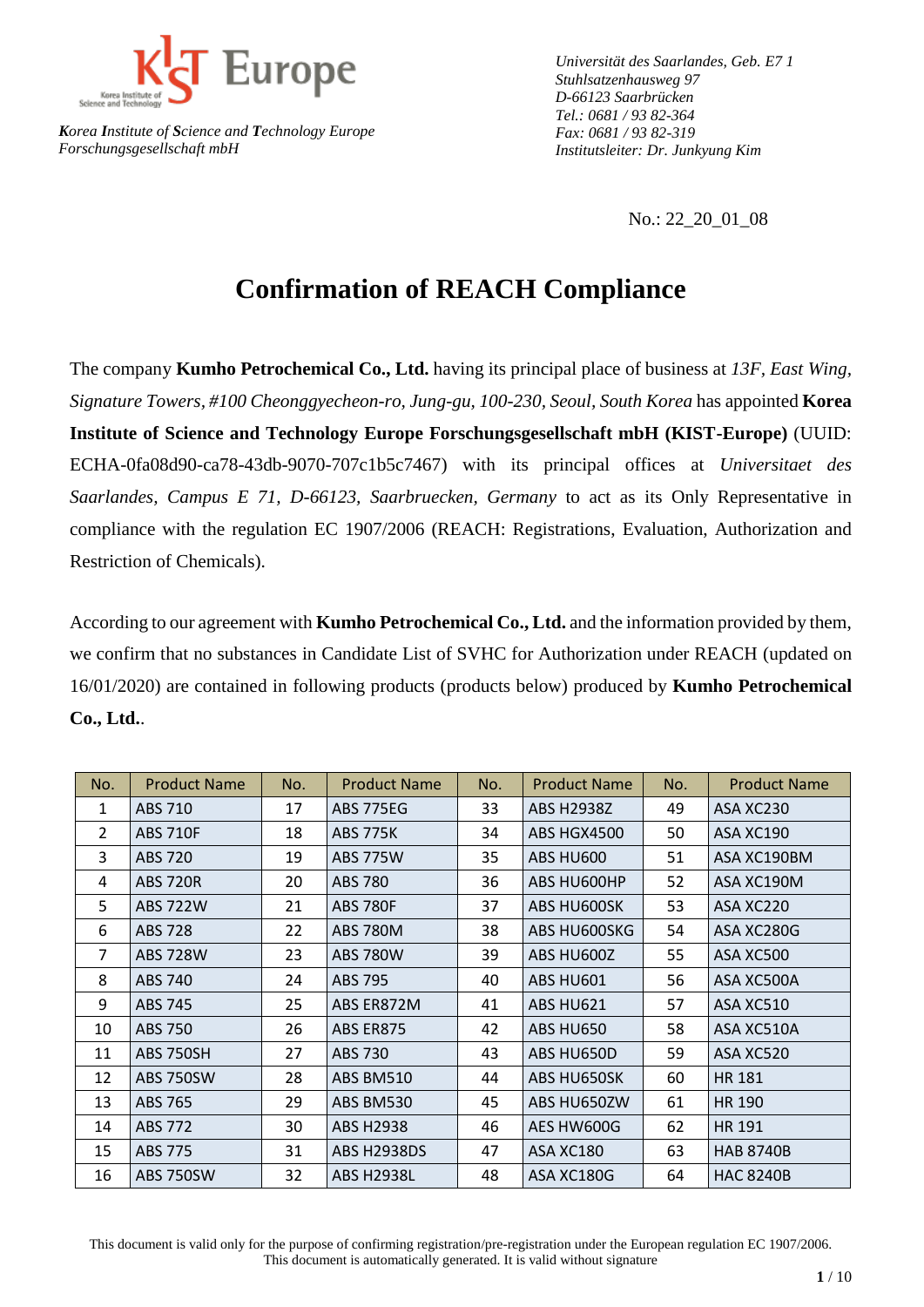

*Universität des Saarlandes, Geb. E7 1 Stuhlsatzenhausweg 97 D-66123 Saarbrücken Tel.: 0681 / 93 82-364 Fax: 0681 / 93 82-319 Institutsleiter: Dr. Junkyung Kim*

| No. | <b>Product Name</b>   | No. | <b>Product Name</b> | No. | <b>Product Name</b> | No. | <b>Product Name</b> |
|-----|-----------------------|-----|---------------------|-----|---------------------|-----|---------------------|
| 65  | <b>HAC 8244</b>       | 92  | <b>HFH 402ND</b>    | 119 | MIB MIB C           | 145 | SAN 350HM           |
| 66  | <b>HAC 8244D</b>      | 93  | <b>HFH 407</b>      | 120 | MIB MIB IT          | 146 | SAN 350HW           |
| 67  | <b>HAC 8245</b>       | 94  | <b>HFH 412</b>      | 121 | EPS GN12            | 147 | <b>APH 1550F</b>    |
| 68  | <b>HAC 8250</b>       | 95  | <b>HFH 412H</b>     | 122 | EPS GN16            | 148 | SEPS N12            |
| 69  | <b>HAC 8250NH</b>     | 96  | <b>HFH 430U</b>     | 123 | EPS GN16B           | 149 | SEPS N16            |
| 70  | <b>HAC 8250W</b>      | 97  | GP 125              | 124 | EPS GN20            | 150 | SEPS N20            |
| 71  | <b>HAC 8250P</b>      | 98  | <b>GP 125E</b>      | 125 | EPS GN20HC          | 151 | SEPS N20HC          |
| 72  | <b>HAC 8259</b>       | 99  | <b>GP 125EB</b>     | 126 | EPS GN30            | 152 | SEPS N20SC          |
| 73  | <b>HAC 8265CH. NH</b> | 100 | <b>GP 125EI</b>     | 127 | <b>HA PNOD</b>      | 153 | SEPS N30            |
| 74  | <b>HAC 8265HR</b>     | 101 | <b>GP 150E</b>      | 128 | <b>HA PNOE</b>      | 154 | <b>EPOR 16S</b>     |
| 75  | <b>HAC 8265P</b>      | 102 | <b>GP 150I</b>      | 129 | <b>HA PNSD</b>      | 155 | EPOR 16I            |
| 76  | <b>HAC 8270</b>       | 103 | <b>GP 150K</b>      | 130 | <b>SAN 300</b>      | 156 | <b>EPOR 201</b>     |
| 77  | <b>HAC 8271</b>       | 104 | HI 425              | 131 | <b>SAN 300A</b>     | 157 | EPOR 20IW           |
| 78  | <b>HAC 8290NH</b>     | 105 | <b>HI 425E</b>      | 132 | <b>SAN 300H</b>     | 158 | EPOR 301            |
| 79  | <b>HAG 5220</b>       | 106 | <b>HI 425EH</b>     | 133 | SAN 310TR           | 159 | <b>PPG 280</b>      |
| 80  | <b>HAM 8560A</b>      | 107 | <b>HI 425EP</b>     | 134 | SAN 310CTR          | 160 | <b>PPG 360</b>      |
| 81  | <b>HAM 8560H</b>      | 108 | <b>HI 425ER</b>     | 135 | SAN 315TR           | 161 | <b>PPG 365</b>      |
| 82  | <b>HAM 8560D</b>      | 109 | <b>HI 425ES</b>     | 136 | <b>SAN 320A</b>     | 162 | <b>PPG 391</b>      |
| 83  | <b>HAM 8560L</b>      | 110 | <b>HI 425ESH</b>    | 137 | <b>SAN 326</b>      | 163 | <b>PPG 393</b>      |
| 84  | <b>HSP 8350K</b>      | 111 | <b>HI 425TV</b>     | 138 | <b>SAN 326A</b>     | 164 | ASA XC640           |
| 85  | <b>HAN 8654</b>       | 112 | <b>HI 425TVG</b>    | 139 | <b>SAN 330</b>      | 165 | <b>SAN 3301 E</b>   |
| 86  | <b>HFA 451</b>        | 113 | <b>HI 425TVL</b>    | 140 | <b>SAN 3301</b>     | 166 | SAN 330TR E         |
| 87  | <b>HFA 456</b>        | 114 | <b>HI 450PG</b>     | 141 | <b>SAN 335T</b>     | 167 | SAN 340EF           |
| 88  | HFA 700HT             | 115 | <b>HI 450W</b>      | 142 | <b>SAN 350</b>      | 168 | <b>HSG 5137</b>     |
| 89  | <b>HFA 703</b>        | 116 | <b>HI 490FB</b>     | 143 | <b>SAN 350A</b>     | 169 | XC-535              |
| 90  | <b>HFA 705</b>        | 117 | <b>HI 470R</b>      | 144 | <b>SAN 350F</b>     | 170 | <b>HU-600E</b>      |
| 91  | <b>HFA 707</b>        | 118 | MIB 237             |     |                     |     |                     |

| ID             | <b>SVHCs</b> name                                                                                                    | EC No           | % in Product |
|----------------|----------------------------------------------------------------------------------------------------------------------|-----------------|--------------|
| 1              | $\alpha, \alpha$ -Bis[4-(dimethylamino)phenyl]-4(phenylamino)naphthalene-1-<br>methanol(C.I.SolventBlue4)            | 229-851-8       | n/d          |
| 2              | N,N,N',N'-tetramethyl-4,4'-methylenedianiline (Michler's base)                                                       | 202-959-2       | n/d          |
| 3              | 2R)-2,3-epoxypropyl]-1,3,5-triazine-2,4,6-<br>$1,3,5$ -tris $(2S)$<br>and<br>$(1H, 3H, 5H)$ -trione ( $\beta$ -TGIC) | $423 - 400 - 0$ | n/d          |
| $\overline{4}$ | Diboron trioxide                                                                                                     | 215-125-8       | n/d          |
| 5              | 1,2-bis(2-methoxyethoxy)ethane (TEGDME; triglyme)                                                                    | 203-977-3       | n/d          |
| 6              | 4,4'-bis(dimethylamino)-4"-(methylamino)tritylalcohol                                                                | 209-218-2       | n/d          |
| 7              | Lead(II) bis(methanesulfonate)                                                                                       | $401 - 750 - 5$ | n/d          |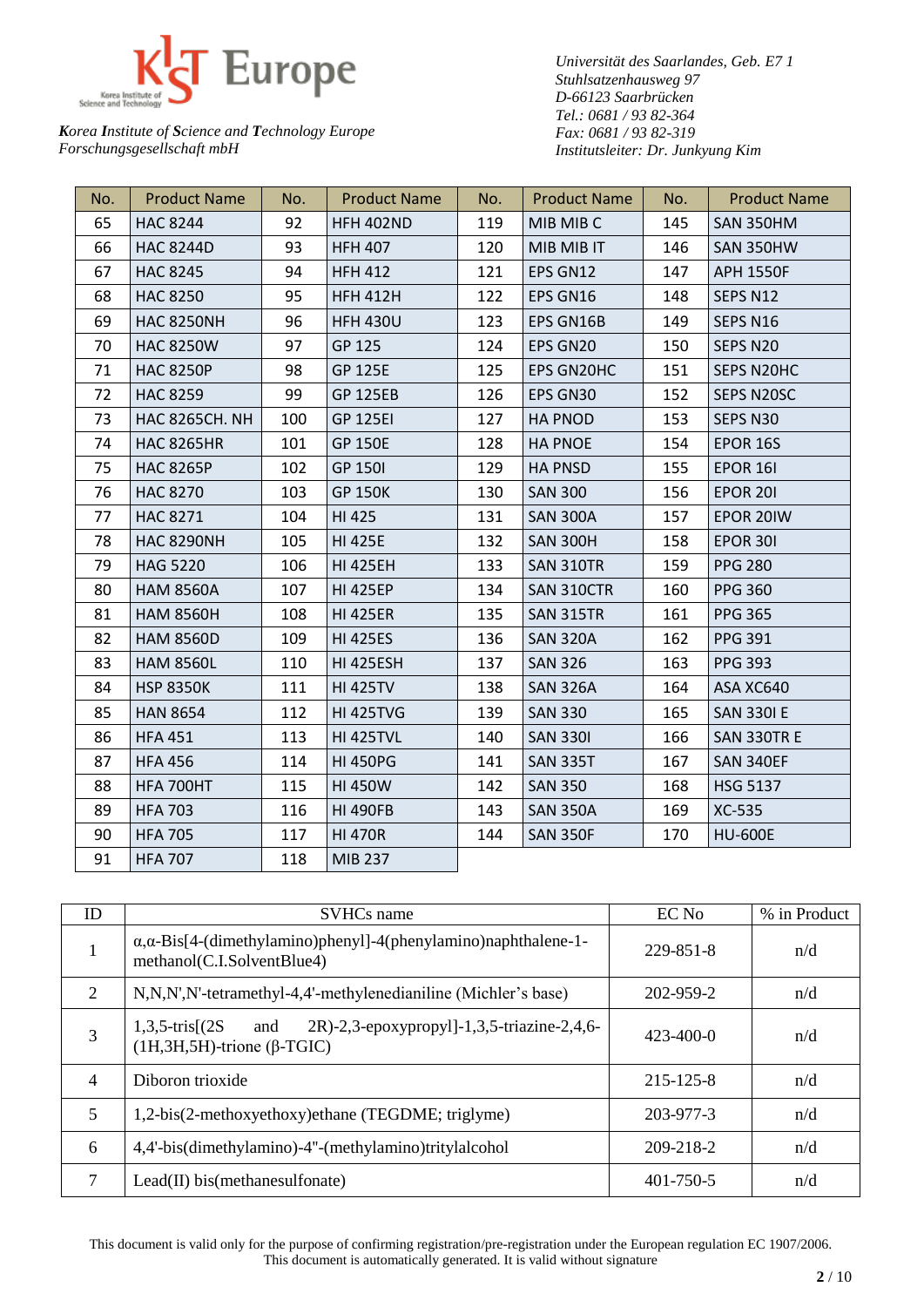

*Universität des Saarlandes, Geb. E7 1 Stuhlsatzenhausweg 97 D-66123 Saarbrücken Tel.: 0681 / 93 82-364 Fax: 0681 / 93 82-319 Institutsleiter: Dr. Junkyung Kim*

| 8  | Formamide                                                                                                                                      | 200-842-0 | n/d |
|----|------------------------------------------------------------------------------------------------------------------------------------------------|-----------|-----|
| 9  | [4-[4,4'-bis(dimethylamino)benzhydrylidene]cyclohexa-2,5-dien-1-<br>ylidene]dimethylammoniumchloride(C.I.BasicViolet3)                         | 208-953-6 | n/d |
| 10 | 1,2-dimethoxyethane; ethylene glycol dimethyl ether (EGDME)                                                                                    | 203-794-9 | n/d |
| 11 | $[4-[4-ani]$ lino-1-naphthyl][4-<br>(dimethylamino)phenyl]methylene]cyclohexa-2,5-dien-1-<br>ylidene]dimethylammoniumchloride(C.I.BasicBlue26) | 219-943-6 | n/d |
| 12 | 1,3,5-Tris(oxiran-2-ylmethyl)-1,3,5-triazinane-2,4,6-trione (TGIC)                                                                             | 219-514-3 | n/d |
| 13 | 4,4'-bis(dimethylamino)benzophenone (Michler's ketone)                                                                                         | 202-027-5 | n/d |
| 14 | 4-(1,1,3,3-tetramethylbutyl)phenol                                                                                                             | 205-426-2 | n/d |
| 15 | N,N-dimethylacetamide                                                                                                                          | 204-826-4 | n/d |
| 16 | Phenolphthalein                                                                                                                                | 201-004-7 | n/d |
| 17 | Lead diazide, Lead azide                                                                                                                       | 236-542-1 | n/d |
| 18 | Lead dipicrate                                                                                                                                 | 229-335-2 | n/d |
| 19 | 1,2-dichloroethane                                                                                                                             | 203-458-1 | n/d |
| 20 | Calcium arsenate                                                                                                                               | 231-904-5 | n/d |
| 21 | Dichromium tris(chromate)                                                                                                                      | 246-356-2 | n/d |
| 22 | 2-Methoxyaniline; o-Anisidine                                                                                                                  | 201-963-1 | n/d |
| 23 | Pentazinc chromate octahydroxide                                                                                                               | 256-418-0 | n/d |
| 24 | Arsenic acid                                                                                                                                   | 231-901-9 | n/d |
| 25 | Potassium hydroxyoctaoxodizincatedichromate                                                                                                    | 234-329-8 | n/d |
| 26 | Formaldehyde, oligomeric reaction products with aniline                                                                                        | 500-036-1 | n/d |
| 27 | Lead styphnate                                                                                                                                 | 239-290-0 | n/d |
| 28 | Trilead diarsenate                                                                                                                             | 222-979-5 | n/d |
| 29 | Zirconia Aluminosilicate Refractory Ceramic Fibres                                                                                             |           | n/d |
| 30 | Bis(2-methoxyethyl) phthalate                                                                                                                  | 204-212-6 | n/d |
| 31 | Aluminosilicate Refractory Ceramic Fibres                                                                                                      |           | n/d |
| 32 | Bis(2-methoxyethyl) ether                                                                                                                      | 203-924-4 | n/d |
| 33 | 2,2'-dichloro-4,4'-methylenedianiline                                                                                                          | 202-918-9 | n/d |
| 34 | Cobalt dichloride                                                                                                                              | 231-589-4 | n/d |
| 35 | 1,2-Benzenedicarboxylic acid, di-C6-8-branched alkyl esters, C7-<br>rich                                                                       | 276-158-1 | n/d |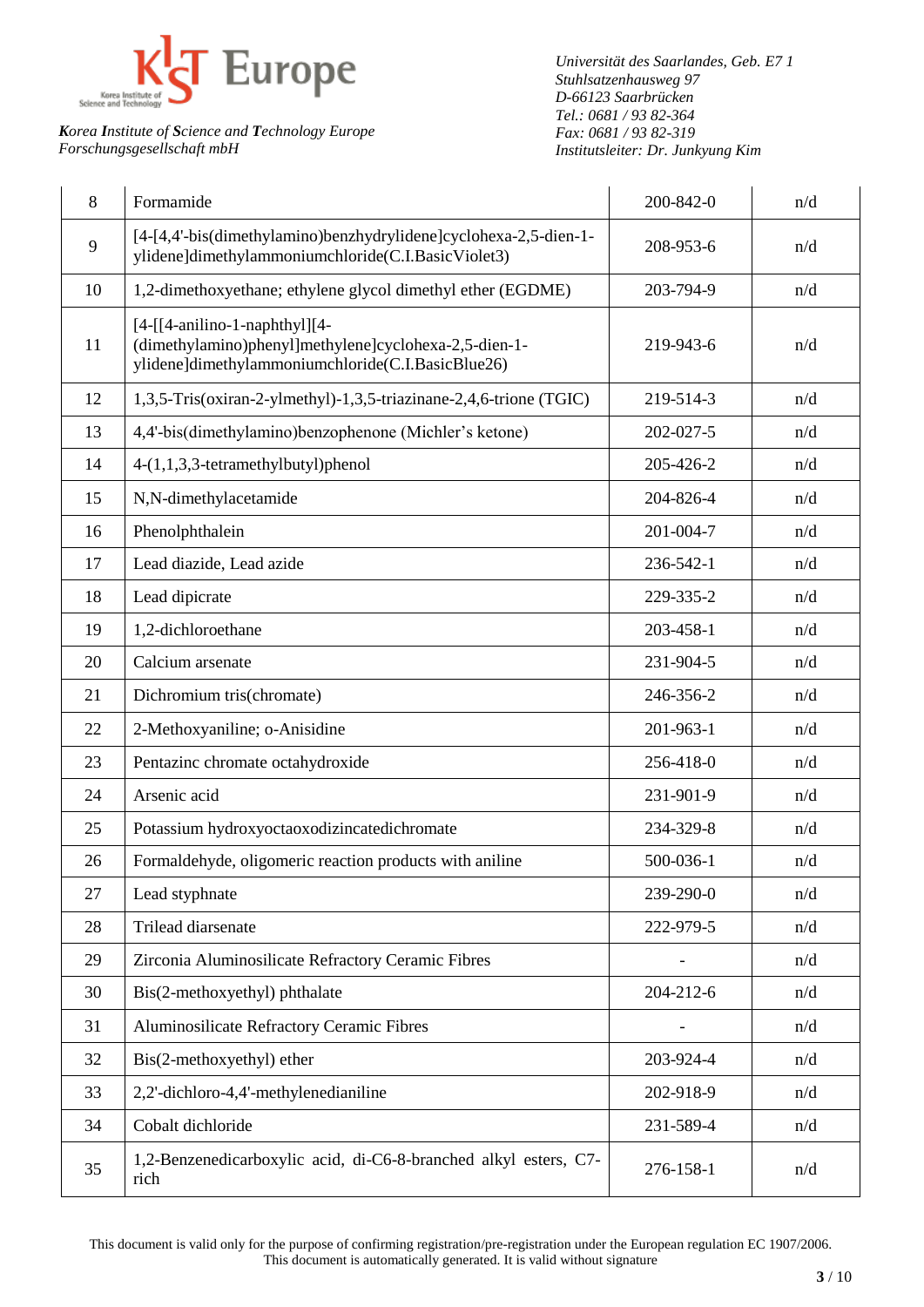

*Universität des Saarlandes, Geb. E7 1 Stuhlsatzenhausweg 97 D-66123 Saarbrücken Tel.: 0681 / 93 82-364 Fax: 0681 / 93 82-319 Institutsleiter: Dr. Junkyung Kim*

| 36 | 1,2-Benzenedicarboxylic acid, di-C7-11-branched and linear alkyl<br>esters | 271-084-6                  | n/d |
|----|----------------------------------------------------------------------------|----------------------------|-----|
| 37 | Strontium chromate                                                         | 232-142-6                  | n/d |
| 38 | 1-Methyl-2-pyrrolidone                                                     | 212-828-1                  | n/d |
| 39 | 1,2,3-Trichloropropane                                                     | 202-486-1                  | n/d |
| 40 | 2-Ethoxyethyl acetate                                                      | 203-839-2                  | n/d |
| 41 | Hydrazine                                                                  | 206-114-9                  | n/d |
| 42 | Cobalt(II) diacetate                                                       | 200-755-8                  | n/d |
| 43 | Cobalt(II) sulphate                                                        | 233-334-2                  | n/d |
| 44 | 2-Ethoxyethanol                                                            | 203-804-1                  | n/d |
| 45 | Acids generated from chromium trioxide and their oligomers.                | 231-801-5 and<br>236-881-5 | n/d |
| 46 | 2-Methoxyethanol                                                           | 203-713-7                  | n/d |
| 47 | Chromium trioxide                                                          | 215-607-8                  | n/d |
| 48 | Cobalt(II) carbonate                                                       | 208-169-4                  | n/d |
| 49 | Cobalt(II) dinitrate                                                       | 233-402-1                  | n/d |
| 50 | Trichloroethylene                                                          | $201 - 167 - 4$            | n/d |
| 51 | Potassium dichromate                                                       | 231-906-6                  | n/d |
| 52 | Tetraboron disodium heptaoxide, hydrate                                    | 235-541-3                  | n/d |
| 53 | Ammonium dichromate                                                        | 232-143-1                  | n/d |
| 54 | Boric acid                                                                 | 233-139-2 and<br>234-343-4 | n/d |
| 55 | Sodium chromate                                                            | 231-889-5                  | n/d |
| 56 | Disodium tetraborate, anhydrous                                            | 215-540-4                  | n/d |
| 57 | Potassium chromate                                                         | 232-140-5                  | n/d |
| 58 | Acrylamide                                                                 | 201-173-7                  | n/d |
| 59 | Lead sulfochromate yellow (C.I. Pigment Yellow 34)                         | 215-693-7                  | n/d |
| 60 | Lead chromate molybdate sulphate red (C.I. Pigment Red 104)                | 235-759-9                  | n/d |
| 61 | Anthracene oil                                                             | 292-602-7                  | n/d |
| 62 | 2,4-Dinitrotoluene                                                         | 204-450-0                  | n/d |
| 63 | Anthracene oil, anthracene paste, anthracene fraction                      | 295-275-9                  | n/d |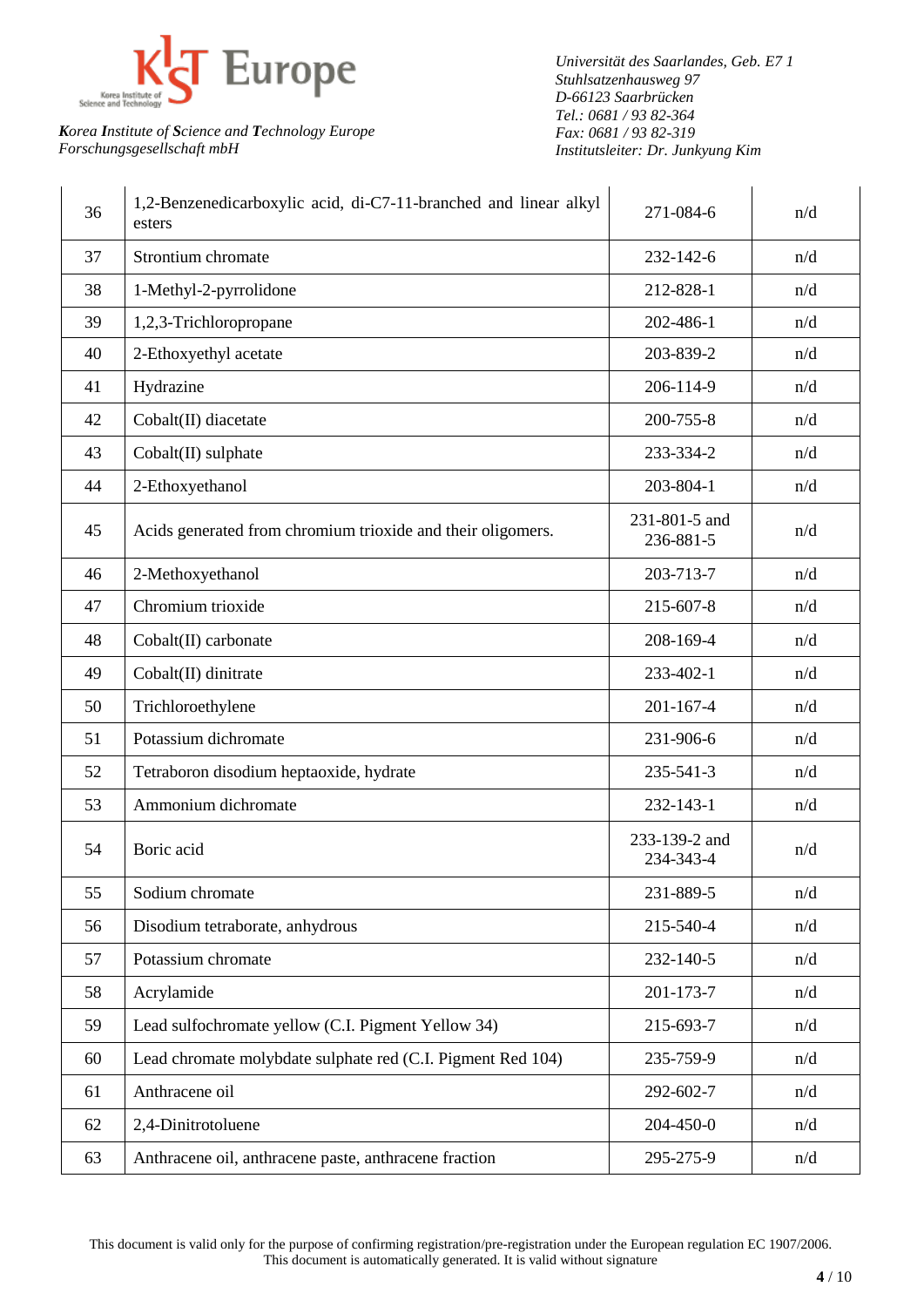

*Universität des Saarlandes, Geb. E7 1 Stuhlsatzenhausweg 97 D-66123 Saarbrücken Tel.: 0681 / 93 82-364 Fax: 0681 / 93 82-319 Institutsleiter: Dr. Junkyung Kim*

| 64 | Anthracene oil, anthracene-low                                                                                                                                         | 292-604-8                                              | n/d |
|----|------------------------------------------------------------------------------------------------------------------------------------------------------------------------|--------------------------------------------------------|-----|
| 65 | Tris(2-chloroethyl)phosphate                                                                                                                                           | 204-118-5                                              | n/d |
| 66 | Diisobutyl phthalate                                                                                                                                                   | 201-553-2                                              | n/d |
| 67 | Lead chromate                                                                                                                                                          | 231-846-0                                              | n/d |
| 68 | Anthracene oil, anthracene paste                                                                                                                                       | 292-603-2                                              | n/d |
| 69 | Pitch, coal tar, high temp.                                                                                                                                            | 266-028-2                                              | n/d |
| 70 | Anthracene oil, anthracene paste, distn. lights                                                                                                                        | 295-278-5                                              | n/d |
| 71 | Lead hydrogen arsenate                                                                                                                                                 | 232-064-2                                              | n/d |
| 72 | Benzyl butyl phthalate (BBP)                                                                                                                                           | 201-622-7                                              | n/d |
| 73 | Bis (2-ethylhexyl)phthalate (DEHP)                                                                                                                                     | $204 - 211 - 0$                                        | n/d |
| 74 | 5-tert-butyl-2,4,6-trinitro-m-xylene (musk xylene)                                                                                                                     | 201-329-4                                              | n/d |
| 75 | Diarsenic trioxide                                                                                                                                                     | 215-481-4                                              | n/d |
| 76 | Bis(tributyltin) oxide (TBTO)                                                                                                                                          | 200-268-0                                              | n/d |
| 77 | Triethyl arsenate                                                                                                                                                      | 427-700-2                                              | n/d |
| 78 | Diarsenic pentaoxide                                                                                                                                                   | 215-116-9                                              | n/d |
| 79 | Sodium dichromate                                                                                                                                                      | 234-190-3                                              | n/d |
| 80 | Dibutyl phthalate (DBP)                                                                                                                                                | 201-557-4                                              | n/d |
| 81 | 4,4'- Diaminodiphenylmethane (MDA)                                                                                                                                     | 202-974-4                                              | n/d |
| 82 | Alkanes, C10-13, chloro (Short Chain Chlorinated Paraffins)                                                                                                            | 287-476-5                                              | n/d |
| 83 | Anthracene                                                                                                                                                             | $204 - 371 - 1$                                        | n/d |
| 84 | Hexabromocyclododecane (HBCDD) and all major<br>diastereoisomers identified: Alpha-hexabromocyclododecane Beta-<br>hexabromocyclododecane Gamma-hexabromocyclododecane | 247-148-4, 221-<br>695-9                               | n/d |
| 85 | Pyrochlore, antimony lead yellow                                                                                                                                       | 232-382-1                                              | n/d |
| 86 | 6-methoxy-m-toluidine (p-cresidine)                                                                                                                                    | 204-419-1                                              | n/d |
| 87 | Henicosafluoroundecanoic acid                                                                                                                                          | 218-165-4                                              | n/d |
| 88 | Hexahydromethylphthalic anhydride                                                                                                                                      | 247-094-1,<br>243-072-0,<br>256-356-4 and<br>260-566-1 | n/d |
| 89 | Cyclohexane-1,2-dicarboxylic anhydride                                                                                                                                 | 201-604-9,<br>236-086-3 and<br>238-009-9               | n/d |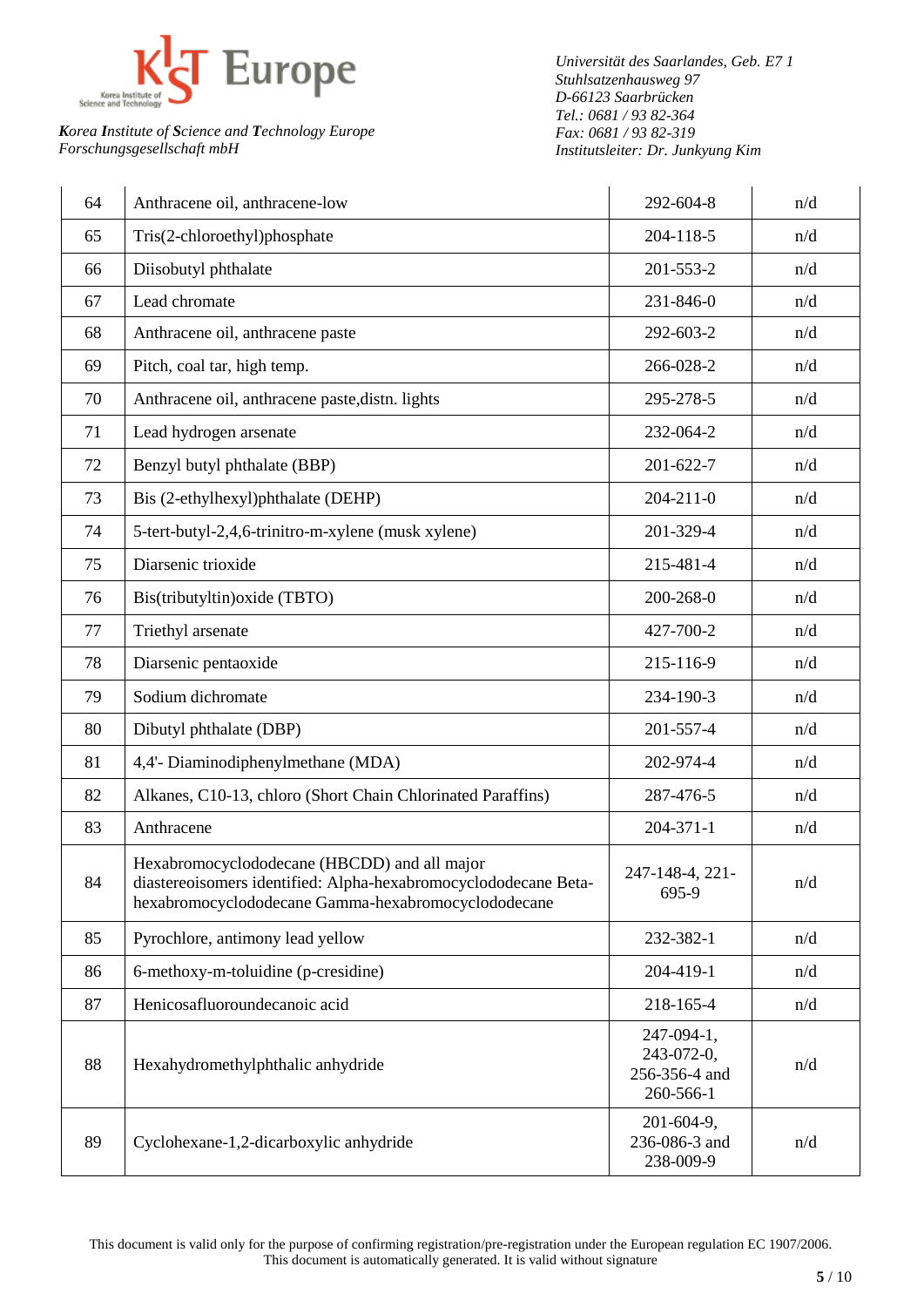

*Universität des Saarlandes, Geb. E7 1 Stuhlsatzenhausweg 97 D-66123 Saarbrücken Tel.: 0681 / 93 82-364 Fax: 0681 / 93 82-319 Institutsleiter: Dr. Junkyung Kim*

| 90  | Dibutyltin dichloride (DBTC)                                      | 211-670-0 | n/d |
|-----|-------------------------------------------------------------------|-----------|-----|
| 91  | Lead bis(tetrafluoroborate)                                       | 237-486-0 | n/d |
| 92  | Lead dinitrate                                                    | 233-245-9 | n/d |
| 93  | Silicic acid, lead salt                                           | 234-363-3 | n/d |
| 94  | 4-Aminoazobenzene                                                 | 200-453-6 | n/d |
| 95  | Lead titanium zirconium oxide                                     | 235-727-4 | n/d |
| 96  | Lead monoxide (lead oxide)                                        | 215-267-0 | n/d |
| 97  | o-Toluidine                                                       | 202-429-0 | n/d |
| 98  | 3-ethyl-2-methyl-2-(3-methylbutyl)-1,3-oxazolidine                | 421-150-7 | n/d |
| 99  | Silicic acid (H2Si2O5), barium salt (1:1), lead-doped             | 272-271-5 | n/d |
| 100 | Trilead bis(carbonate)dihydroxide                                 | 215-290-6 | n/d |
| 101 | Furan                                                             | 203-727-3 | n/d |
| 102 | N,N-dimethylformamide                                             | 200-679-5 | n/d |
| 103 | 4-(1,1,3,3-tetramethylbutyl)phenol, ethoxylated                   |           | n/d |
| 104 | 4-Nonylphenol, branched and linear                                |           | n/d |
| 105 | 4,4'-methylenedi-o-toluidine                                      | 212-658-8 | n/d |
| 106 | Diethyl sulphate                                                  | 200-589-6 | n/d |
| 107 | Dimethyl sulphate                                                 | 201-058-1 | n/d |
| 108 | Lead oxide sulfate                                                | 234-853-7 | n/d |
| 109 | Lead titanium trioxide                                            | 235-038-9 | n/d |
| 110 | Acetic acid, lead salt, basic                                     | 257-175-3 | n/d |
| 111 | [Phthalato(2-)]dioxotrilead                                       | 273-688-5 | n/d |
| 112 | Bis(pentabromophenyl) ether (decabromodiphenyl ether;<br>DecaBDE) | 214-604-9 | n/d |
| 113 | N-methylacetamide                                                 | 201-182-6 | n/d |
| 114 | Dinoseb (6-sec-butyl-2,4-dinitrophenol)                           | 201-861-7 | n/d |
| 115 | 1,2-Diethoxyethane                                                | 211-076-1 | n/d |
| 116 | Tetralead trioxide sulphate                                       | 235-380-9 | n/d |
| 117 | N-pentyl-isopentylphthalate                                       |           | n/d |
| 118 | Dioxobis(stearato)trilead                                         | 235-702-8 | n/d |
| 119 | Tetraethyllead                                                    | 201-075-4 | n/d |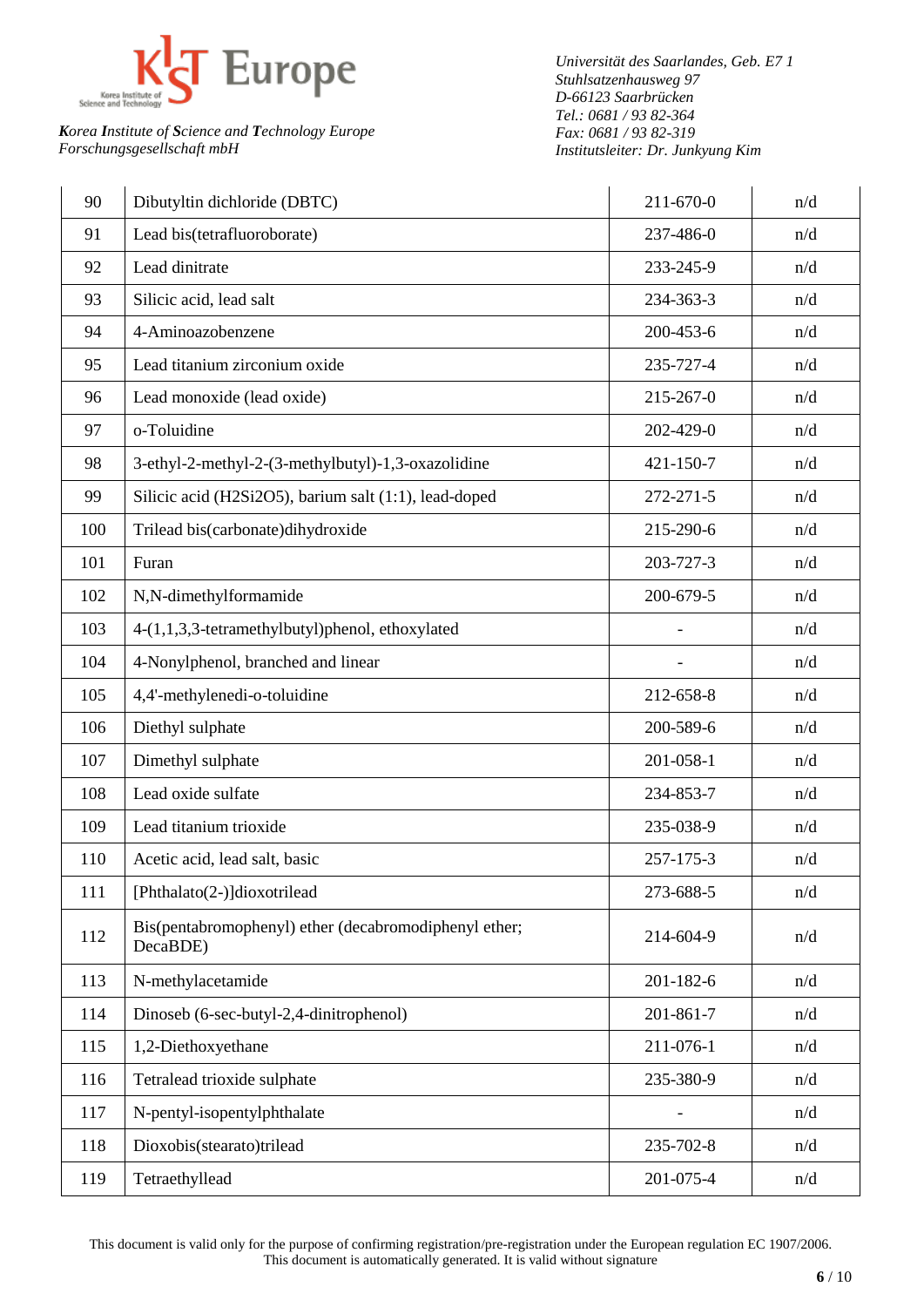

*Universität des Saarlandes, Geb. E7 1 Stuhlsatzenhausweg 97 D-66123 Saarbrücken Tel.: 0681 / 93 82-364 Fax: 0681 / 93 82-319 Institutsleiter: Dr. Junkyung Kim*

| 120 | Pentalead tetraoxide sulphate                                                                                                                                                                                                                                                                                                                      | 235-067-7       | n/d |
|-----|----------------------------------------------------------------------------------------------------------------------------------------------------------------------------------------------------------------------------------------------------------------------------------------------------------------------------------------------------|-----------------|-----|
| 121 | Pentacosafluorotridecanoic acid                                                                                                                                                                                                                                                                                                                    | 276-745-2       | n/d |
| 122 | Tricosafluorododecanoic acid                                                                                                                                                                                                                                                                                                                       | 206-203-2       | n/d |
| 123 | Heptacosafluorotetradecanoic acid                                                                                                                                                                                                                                                                                                                  | 206-803-4       | n/d |
| 124 | 1-bromopropane (n-propyl bromide)                                                                                                                                                                                                                                                                                                                  | 203-445-0       | n/d |
| 125 | Methoxyacetic acid                                                                                                                                                                                                                                                                                                                                 | 210-894-6       | n/d |
| 126 | 4-methyl-m-phenylenediamine (toluene-2,4-diamine)                                                                                                                                                                                                                                                                                                  | $202 - 453 - 1$ | n/d |
| 127 | Methyloxirane (Propylene oxide)                                                                                                                                                                                                                                                                                                                    | 200-879-2       | n/d |
| 128 | Trilead dioxide phosphonate                                                                                                                                                                                                                                                                                                                        | 235-252-2       | n/d |
| 129 | o-aminoazotoluene                                                                                                                                                                                                                                                                                                                                  | 202-591-2       | n/d |
| 130 | 1,2-Benzenedicarboxylic acid, dipentylester, branched and linear                                                                                                                                                                                                                                                                                   | 284-032-2       | n/d |
| 131 | 4,4'-oxydianiline and its salts                                                                                                                                                                                                                                                                                                                    | 202-977-0       | n/d |
| 132 | Orange lead (lead tetroxide)                                                                                                                                                                                                                                                                                                                       | 215-235-6       | n/d |
| 133 | Biphenyl-4-ylamine                                                                                                                                                                                                                                                                                                                                 | $202 - 177 - 1$ | n/d |
| 134 | Diisopentylphthalate                                                                                                                                                                                                                                                                                                                               | 210-088-4       | n/d |
| 135 | Fatty acids, C16-18, lead salts                                                                                                                                                                                                                                                                                                                    | 292-966-7       | n/d |
| 136 | Diazene-1,2-dicarboxamide (C,C'-azodi(formamide))                                                                                                                                                                                                                                                                                                  | 204-650-8       | n/d |
| 137 | Sulfurous acid, lead salt, dibasic                                                                                                                                                                                                                                                                                                                 | $263 - 467 - 1$ | n/d |
| 138 | Lead cyanamidate                                                                                                                                                                                                                                                                                                                                   | 244-073-9       | n/d |
| 139 | Cadmium                                                                                                                                                                                                                                                                                                                                            | 231-152-8       | n/d |
| 140 | Ammonium pentadecafluorooctanoate (APFO)                                                                                                                                                                                                                                                                                                           | 223-320-4       | n/d |
| 141 | Pentadecafluorooctanoic acid (PFOA)                                                                                                                                                                                                                                                                                                                | 206-397-9       | n/d |
| 142 | Dipentyl phthalate (DPP)                                                                                                                                                                                                                                                                                                                           | 205-017-9       | n/d |
| 143 | 4-Nonylphenol, branched and linear, ethoxylated [substances with a<br>linear and/or branched alkyl chain with a carbon number of 9<br>covalently bound in position 4 to phenol, ethoxylated covering<br>UVCB- and well-defined substances, polymers and homologues,<br>which include any of the individual isomers and/or combinations<br>thereof] |                 | n/d |
| 144 | Cadmium oxide                                                                                                                                                                                                                                                                                                                                      | 215-146-2       | n/d |
| 145 | Cadmium sulphide                                                                                                                                                                                                                                                                                                                                   | 215-147-8       | n/d |
| 146 | Disodium $3,3'$ -[[1,1'-biphenyl]-4,4'-diylbis(azo)]bis(4-<br>aminonaphthalene-1-sulphonate) (C.I. Direct Red 28)                                                                                                                                                                                                                                  | 209-358-4       | n/d |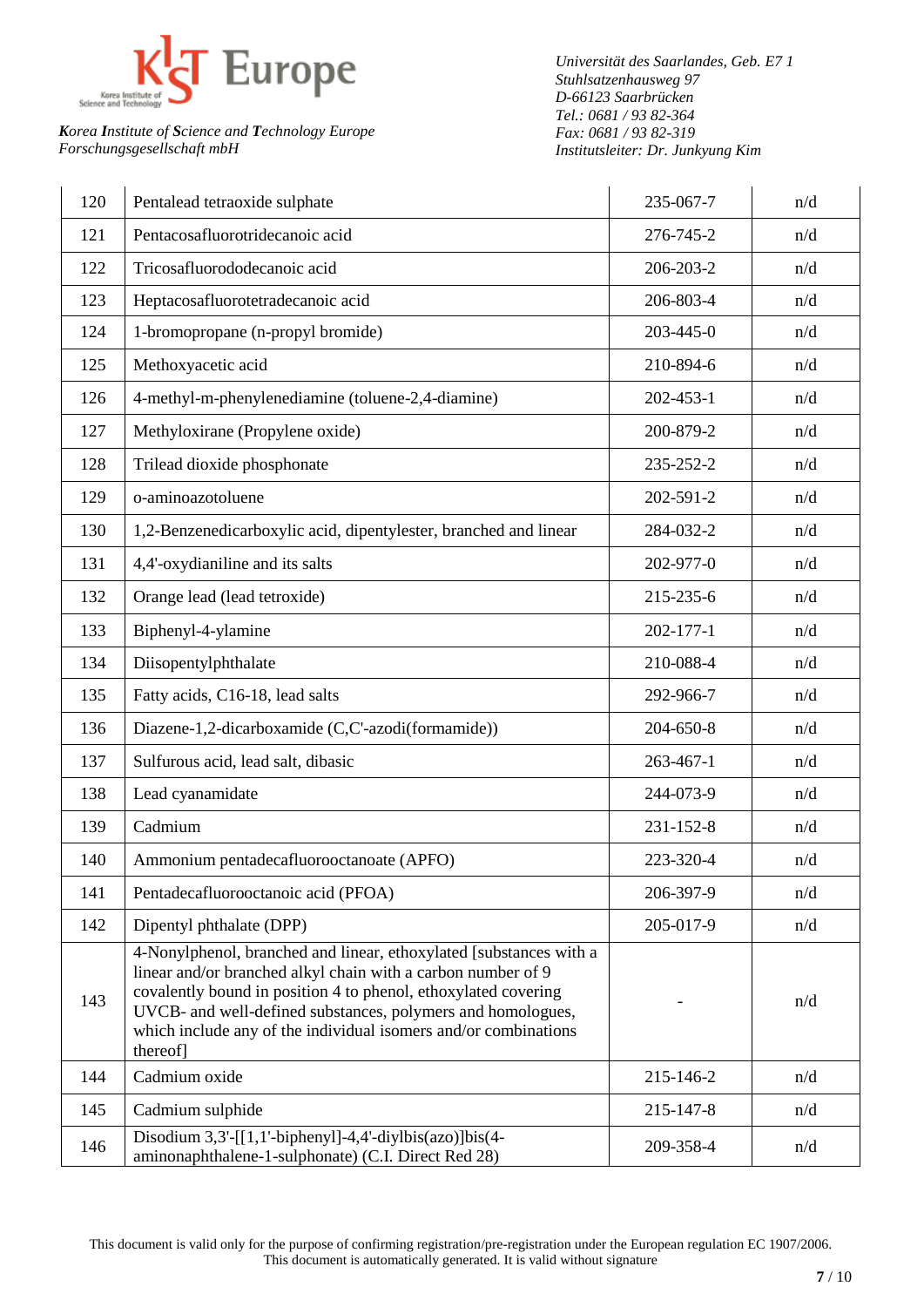

*Universität des Saarlandes, Geb. E7 1 Stuhlsatzenhausweg 97 D-66123 Saarbrücken Tel.: 0681 / 93 82-364 Fax: 0681 / 93 82-319 Institutsleiter: Dr. Junkyung Kim*

| 147 | Disodium 4-amino-3- $[4-(2,4-diaminopheny1)azo][1,1'-bipheny1]-$<br>4-yl]azo] -5-hydroxy-6-(phenylazo)naphthalene-2,7-disulphonate<br>(C.I. Direct Black 38)                                                                                                             | 217-710-3              | n/d |
|-----|--------------------------------------------------------------------------------------------------------------------------------------------------------------------------------------------------------------------------------------------------------------------------|------------------------|-----|
| 148 | Dihexyl phthalate                                                                                                                                                                                                                                                        | 201-559-5              | n/d |
| 149 | Imidazolidine-2-thione (2-imidazoline-2-thiol)                                                                                                                                                                                                                           | 202-506-9              | n/d |
| 150 | Lead di(acetate)                                                                                                                                                                                                                                                         | 206-104-4              | n/d |
| 151 | Trixylyl phosphate                                                                                                                                                                                                                                                       | 246-677-8              | n/d |
| 152 | Cadmium chloride                                                                                                                                                                                                                                                         | 233-296-7              | n/d |
| 153 | 1,2-Benzenedicarboxylic acid, dihexyl ester, branched and linear                                                                                                                                                                                                         | 271-093-5              | n/d |
| 154 | Sodium peroxometaborate                                                                                                                                                                                                                                                  | 231-556-4              | n/d |
| 155 | Sodium perborate; perboric acid, sodium salt                                                                                                                                                                                                                             | 239-172-9<br>234-390-0 | n/d |
| 156 | Cadmium fluoride                                                                                                                                                                                                                                                         | 232-222-0              | n/d |
| 157 | Cadmium sulphate                                                                                                                                                                                                                                                         | 233-331-6              | n/d |
| 158 | 2-benzotriazol-2-yl-4,6-di-tert-butylphenol (UV-320)                                                                                                                                                                                                                     | 223-346-6              | n/d |
| 159 | 2-(2H-benzotriazol-2-yl)-4,6-ditertpentylphenol (UV-328)                                                                                                                                                                                                                 | 247-384-8              | n/d |
| 160 | 2-ethylhexyl 10-ethyl-4,4-dioctyl-7-oxo-8-oxa-3,5-dithia-4-<br>stannatetradecanoate (DOTE)                                                                                                                                                                               | 239-622-4              | n/d |
| 161 | reaction mass of 2-ethylhexyl 10-ethyl-4,4-dioctyl-7-oxo-8-oxa-3,5-<br>dithia-4-stannatetradecanoate and 2-ethylhexyl 10-ethyl-4-[[2-[(2-<br>ethylhexyl)oxy]-2-oxoethyl]thio]-4-octyl-7-oxo-8-oxa-3,5-dithia-4-<br>stannatetradecanoate (reaction mass of DOTE and MOTE) |                        | n/d |
| 162 | 1,2-benzenedicarboxylic acid, di-C6-10-alkyl esters; 1,2-<br>benzenedicarboxylic acid, mixed decyl and hexyl and octyl diesters<br>with $\geq$ 0.3% of dihexyl phthalate (EC No. 201-559-5)                                                                              | 271-094-0<br>272-013-1 | n/d |
| 163 | 5-sec-butyl-2-(2,4-dimethylcyclohex-3-en-1-yl)-5-methyl-1,3-<br>dioxane [1], 5-sec-butyl-2-(4,6-dimethylcyclohex-3-en-1-yl)-5-<br>methyl-1,3-dioxane [2] [covering any of the individual<br>stereoisomers of [1] and [2] or any combination thereof]                     |                        | n/d |
| 164 | 1,3-propanesultone                                                                                                                                                                                                                                                       | 214-317-9              | n/d |
| 165 | 2,4-di-tert-butyl-6-(5-chlorobenzotriazol-2-yl)phenol (UV-327)                                                                                                                                                                                                           | 223-383-8              | n/d |
| 166 | 2-(2H-benzotriazol-2-yl)-4-(tert-butyl)-6-(sec-butyl)phenol (UV-<br>350)                                                                                                                                                                                                 | 253-037-1              | n/d |
| 167 | Nitrobenzene                                                                                                                                                                                                                                                             | 202-716-0              | n/d |
| 168 | Perfluorononan-1-oic-acid and its sodium and ammonium salts                                                                                                                                                                                                              | 206-801-3              | n/d |
| 169 | Benzo[def]chrysene(Benzo[a]pyrene)                                                                                                                                                                                                                                       | 200-028-5              | n/d |
| 170 | $p-(1,1-dimethylpropyl)$ phenol                                                                                                                                                                                                                                          | 201-280-9              | n/d |
| 171 | Nonadecafluorodecanoic acid (PFDA) and its sodium and<br>ammonium salts Nonadecafluorodecanoic acid                                                                                                                                                                      | 206-400-3              | n/d |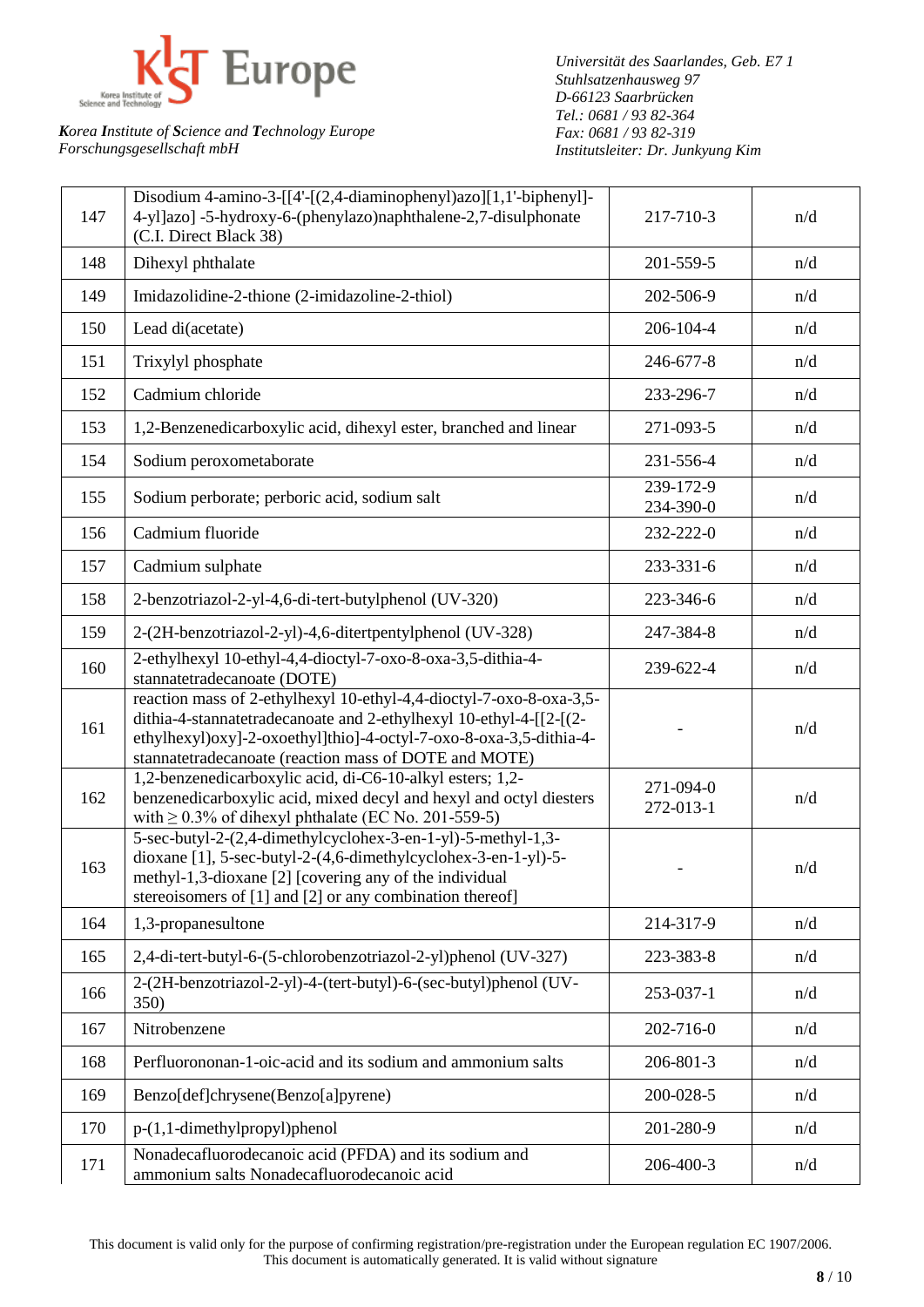

*Universität des Saarlandes, Geb. E7 1 Stuhlsatzenhausweg 97 D-66123 Saarbrücken Tel.: 0681 / 93 82-364 Fax: 0681 / 93 82-319 Institutsleiter: Dr. Junkyung Kim*

|     | Ammonium nonadecafluorodecanoate                                                                                                                                                                                                                                                                            | 221-470-5 | n/d |
|-----|-------------------------------------------------------------------------------------------------------------------------------------------------------------------------------------------------------------------------------------------------------------------------------------------------------------|-----------|-----|
|     | Decanoic acid, nonadecafluoro-, sodium salt                                                                                                                                                                                                                                                                 |           | n/d |
| 172 | 4-Heptylphenol, branched and linear substances with a linear and/or<br>branched alkyl chain with a carbon number of 7 covalently bound<br>predominantly in position 4 to phenol, covering also UVCB- and<br>well-defined substances which include any of the individual<br>isomers or a combination thereof |           | n/d |
| 173 | 4,4'-isopropylidenediphenol                                                                                                                                                                                                                                                                                 | 201-245-8 | n/d |
| 174 | Perfluorohexane-1-sulphonic acid and its salts                                                                                                                                                                                                                                                              |           | n/d |
| 175 | Benz[a]anthracene                                                                                                                                                                                                                                                                                           | 200-280-6 | n/d |
| 176 | Cadmium carbonate                                                                                                                                                                                                                                                                                           | 208-168-9 | n/d |
| 177 | Cadmium hydroxide                                                                                                                                                                                                                                                                                           | 244-168-5 | n/d |
| 178 | Cadmium nitrate                                                                                                                                                                                                                                                                                             | 233-710-6 | n/d |
| 179 | Chrysene                                                                                                                                                                                                                                                                                                    | 205-923-4 | n/d |
| 180 | 1,6,7,8,9,14,15,16,17,17,18,18-<br>Dodecachloropentacyclo[12.2.1.1 <sup>6,9</sup> .0 <sup>2,13</sup> .0 <sup>5,10</sup> ]octadeca-7,15-diene<br>("Dechlorane Plus"TM)                                                                                                                                       |           | n/d |
| 181 | Reaction products of 1,3,4-thiadiazolidine-2,5-dithione,<br>formaldehyde and 4-heptylphenol, branched and linear (RP-HP)                                                                                                                                                                                    |           | n/d |
| 182 | Benzene-1,2,4-tricarboxylic acid 1,2 anhydride (trimellitic<br>anhydride) (TMA)                                                                                                                                                                                                                             | 209-008-0 | n/d |
| 183 | Benzo[ghi]perylene                                                                                                                                                                                                                                                                                          | 205-883-8 | n/d |
| 184 | Decamethylcyclopentasiloxane (D5)                                                                                                                                                                                                                                                                           | 208-764-9 | n/d |
| 185 | Dicyclohexyl phthalate (DCHP)                                                                                                                                                                                                                                                                               | 201-545-9 | n/d |
| 186 | Disodium octaborate                                                                                                                                                                                                                                                                                         | 234-541-0 | n/d |
| 187 | Dodecamethylcyclohexasiloxane (D6)                                                                                                                                                                                                                                                                          | 208-762-8 | n/d |
| 188 | Ethylenediamine (EDA)                                                                                                                                                                                                                                                                                       | 203-468-6 | n/d |
| 189 | Lead                                                                                                                                                                                                                                                                                                        | 231-100-4 | n/d |
| 190 | Octamethylcyclotetrasiloxane (D4)                                                                                                                                                                                                                                                                           | 209-136-7 | n/d |
| 191 | Terphenyl, hydrogenated                                                                                                                                                                                                                                                                                     | 262-967-7 | n/d |
| 192 | 1,7,7-trimethyl-3-(phenylmethylene)bicyclo[2.2.1] heptan-2-one                                                                                                                                                                                                                                              | 239-139-9 | n/d |
| 193 | 2,2-bis(4'-hydroxyphenyl)-4-methylpentane                                                                                                                                                                                                                                                                   | 401-720-1 | n/d |
| 194 | Benzo[k]fluoranthene                                                                                                                                                                                                                                                                                        | 205-916-6 | n/d |
| 195 | Fluoranthene                                                                                                                                                                                                                                                                                                | 205-912-4 | n/d |